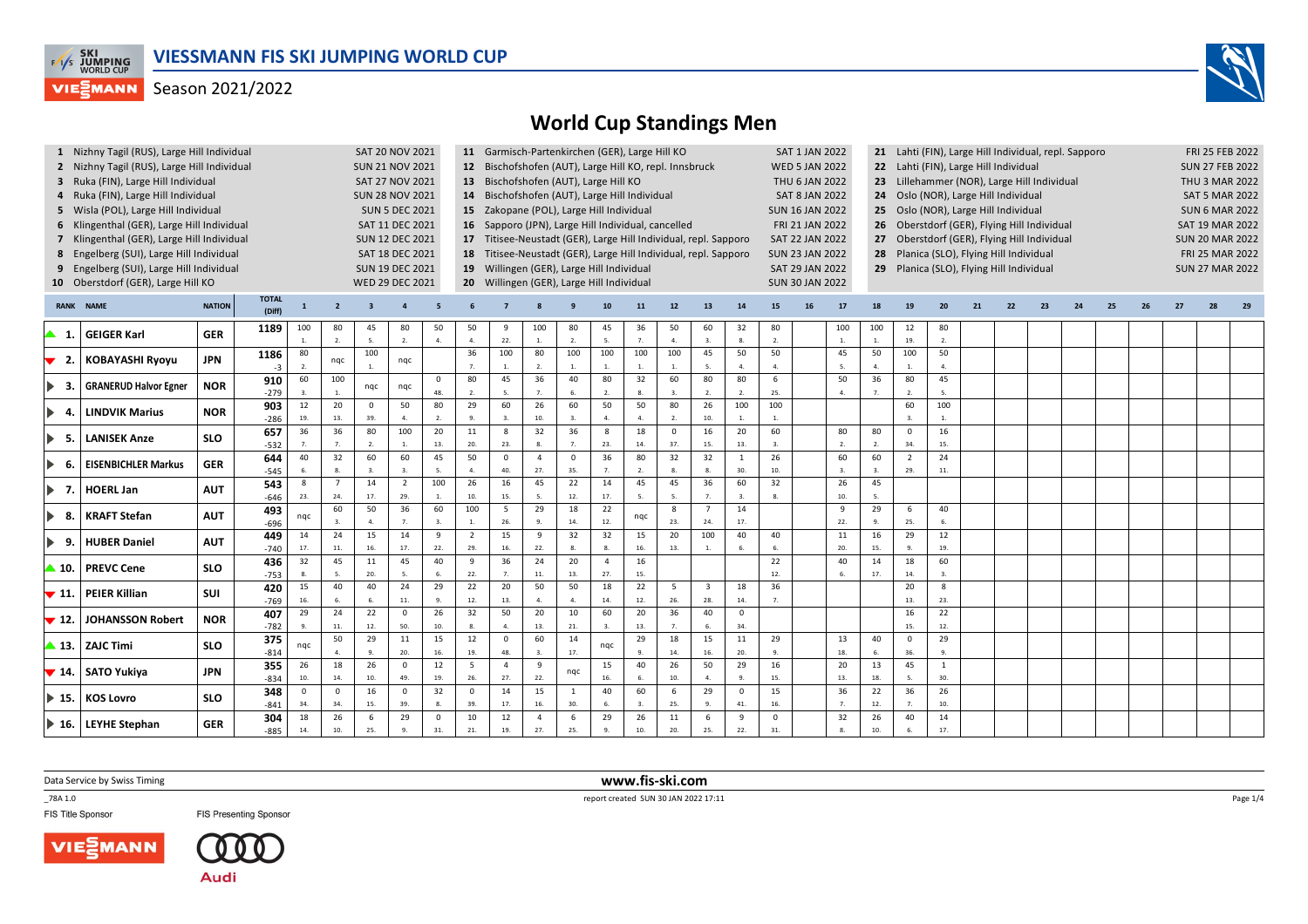

## **World Cup Standings Men**

| <b>RANK NAME</b>          |                             | <b>NATION</b> | <b>TOTAL</b><br>(Diff) | $\mathbf{1}$                   | $\overline{2}$          | $\overline{\mathbf{3}}$ | $\overline{a}$        | 5                       |                       | $\overline{7}$          |                         | 9                       | 10                      | 11                      | 12                      | 13                    | 14                             | 15                      | 16 | 17                 | 18                 | 19                 | 20                    | 21 | 22 | 23 | 24 | 25 | 26 | 27 | 28 | 29 |
|---------------------------|-----------------------------|---------------|------------------------|--------------------------------|-------------------------|-------------------------|-----------------------|-------------------------|-----------------------|-------------------------|-------------------------|-------------------------|-------------------------|-------------------------|-------------------------|-----------------------|--------------------------------|-------------------------|----|--------------------|--------------------|--------------------|-----------------------|----|----|----|----|----|----|----|----|----|
| $\blacktriangleright$ 17. | <b>SCHMID Constantin</b>    | <b>GER</b>    | 255<br>-934            | 9<br>22.                       | $\overline{2}$<br>29.   | 20<br>13.               | $\overline{7}$<br>24. | 18<br>14.               | 20<br>13.             | 32<br>8.                | 22<br>12.               | 24<br>11.               | 0<br>31.                | 11<br>20.               | $^{\circ}$<br>32.       | 14<br>17.             | 8<br>23.                       | $^{\circ}$<br>37.       |    | 29<br>9.           | 15<br>16.          | 24<br>11.          | $^{\circ}$<br>46.     |    |    |    |    |    |    |    |    |    |
|                           |                             |               | 250                    | 22                             | $\overline{\mathbf{3}}$ | 9                       | 32                    | 15                      | 15                    | 24                      | 18                      | $\overline{4}$          | $\mathbf{0}$            | $^{\circ}$              | 45                      | 11                    | 24                             | $\overline{\mathbf{3}}$ |    | 18                 | $\overline{7}$     |                    |                       |    |    |    |    |    |    |    |    |    |
| $\blacktriangleright$ 18. | <b>FETTNER Manuel</b>       | <b>AUT</b>    | -939                   | 12.                            | 28.                     | 22.                     | 8.                    | 16.                     | 16.                   | 11.                     | 14.                     | 27.                     | 39.                     | 32.                     | -5.                     | 20.                   | 11.                            | 28.                     |    | 14.                | 24.                |                    |                       |    |    |    |    |    |    |    |    |    |
| ▲ 19.                     | <b>PREVC Peter</b>          | <b>SLO</b>    | 228                    |                                |                         | 24                      | 40                    | 10                      | 6                     | $\mathbf 0$             | 6                       | $\overline{2}$          | 12                      | $\mathbf 0$             | $\overline{\mathbf{3}}$ | 10                    | 15                             | 20                      |    | 22                 | 32                 | 15                 | 11                    |    |    |    |    |    |    |    |    |    |
|                           |                             |               | $-961$<br>226          | 45                             | $\mathbf 0$             | 11.<br>32               | 6.<br>$\mathsf 0$     | 21.<br>24               | 25.<br>60             | 41.                     | 25.<br>40               | 29.<br>15               | 19.<br>$\overline{0}$   | 38.<br>$\mathbf 0$      | 28.                     | 21.                   | 16.                            | 13.                     |    | 12.                | 8.                 | 16.<br>10          | 20.<br>$\mathbf 0$    |    |    |    |    |    |    |    |    |    |
| $\blacktriangledown$ 20.  | <b>STOCH Kamil</b>          | <b>POL</b>    | $-963$                 | 5.                             | 33.                     | 8.                      | 41.                   | 11.                     | 3.                    | nqc                     | 6.                      | 16.                     | 41.                     | 47.                     |                         |                       |                                |                         |    |                    |                    | 21.                | 34.                   |    |    |    |    |    |    |    |    |    |
| $\triangleright$ 21.      | <b>ASCHENWALD Philipp</b>   | <b>AUT</b>    | 195                    | $\mathbf 0$                    | 13                      | $\mathbf{0}$            | $\overline{3}$        | 13                      | $\overline{7}$        | 26                      | 13                      | $^{\circ}$              | 9                       | $\overline{4}$          | 14                      | 24                    | 45                             | $\overline{7}$          |    | 6                  | 11                 |                    |                       |    |    |    |    |    |    |    |    |    |
|                           |                             |               | $-994$                 | 39.                            | 18.                     | 32.                     | 28.                   | 18.                     | 24.                   | 10.                     | 18.                     | 35.                     | 22.                     | 27.                     | 17.                     | 11.                   | - 5.                           | 24.                     |    | 25.                | 20.                |                    |                       |    |    |    |    |    |    |    |    |    |
| $\blacktriangleright$ 22. | <b>TSCHOFENIG Daniel</b>    | <b>AUT</b>    | 191                    | $\mathbf 0$<br>40.             | $\mathbf 0$<br>40.      | $\overline{7}$<br>24.   | 10<br>21.             | 8<br>23.                | $\mathbf 0$<br>38.    | $^{\circ}$<br>36.       | 14<br>17.               | 26                      | 10<br>21.               | 13<br>18.               | $\overline{0}$<br>40.   | 12<br>19.             | 26                             | 45<br>-5.               |    | 12<br>19.          | 8<br>23.           |                    |                       |    |    |    |    |    |    |    |    |    |
|                           |                             |               | $-998$<br>188          | $\mathbf 0$                    | 15                      | 8                       | $\overline{4}$        | 6                       | 14                    | 18                      |                         | 10.<br>16               | $\overline{\mathbf{0}}$ | 24                      | 13                      | 20                    | 10.<br>36                      | 14                      |    |                    |                    |                    | $\mathbf 0$           |    |    |    |    |    |    |    |    |    |
| $\blacktriangleright$ 23. | <b>ZYLA Piotr</b>           | <b>POL</b>    | $-1001$                | 32.                            | 16.                     | 23.                     | 27.                   | 25.                     | 17.                   | 14.                     | nqc                     | 15.                     | 38.                     | 11.                     | 18.                     | 13.                   | 7.                             | 17.                     |    |                    |                    | ijc                | 41.                   |    |    |    |    |    |    |    |    |    |
|                           | <b>FORFANG Johann Andre</b> |               | 182                    | 6                              | 29                      | 13                      | $\mathsf 0$           | 22                      | 18                    | 40                      | 11                      | $\overline{\mathbf{3}}$ | 1                       | $\overline{7}$          | 15                      | $\overline{0}$        | 16                             | 1                       |    |                    |                    |                    |                       |    |    |    |    |    |    |    |    |    |
| $\blacktriangleright$ 24. |                             | <b>NOR</b>    | $-1007$                | 25.                            | 9.                      | 18.                     | 34.                   | 12.                     | 14.                   | 6.                      | 20.                     | 28.                     | 30.                     | 24.                     | 16.                     | 44.                   | 15.                            | 30.                     |    |                    |                    |                    |                       |    |    |    |    |    |    |    |    |    |
| ▲ 25.                     | <b>NAKAMURA Naoki</b>       | JPN           | 181<br>$-1008$         | 50<br>4.                       | 12<br>19.               | 18<br>14.               | nqc                   | 11<br>20.               | 16<br>15.             | 11<br>20.               | 9<br>22.                | 9<br>22.                | 11<br>20.               | 10<br>21.               | $\overline{0}$<br>31.   | nqc                   | $\mathbf 0$<br>39.             | $\mathsf 0$<br>32.      |    | 5<br>26.           | 6<br>25.           | $\mathbf 0$<br>32. | 13<br>18.             |    |    |    |    |    |    |    |    |    |
|                           |                             |               | 180                    |                                |                         | 10                      | 12                    | $\mathbf 0$             | $\overline{0}$        | $\overline{\mathbf{3}}$ | $5\overline{5}$         | 11                      | 26                      | 6                       | $\overline{2}$          | - 6                   | $\overline{\mathbf{0}}$        | 18                      |    | 16                 | 24                 | 26                 | 15                    |    |    |    |    |    |    |    |    |    |
| ▲ 26.                     | <b>DESCHWANDEN Gregor</b>   | SUI           | $-1009$                |                                |                         | 21.                     | 19.                   | 36.                     | 35.                   | 28.                     | 26.                     | 20.                     | 10.                     | 25.                     | 29.                     | 25.                   | 32.                            | 14.                     |    | 15.                | 11.                | 10.                | 16.                   |    |    |    |    |    |    |    |    |    |
| $\blacktriangledown$ 27.  | <b>PASCHKE Pius</b>         | <b>GER</b>    | 174<br>$-1015$         | 5<br>26.                       | 16<br>15.               | 36<br>7.                | $\mathsf 0$<br>38.    | 36<br>7.                | 24<br>11.             | $\overline{2}$<br>29.   | 10<br>21.               | 29<br>9.                | $5\overline{5}$<br>26.  | $\mathbf 0$<br>31.      | $\overline{0}$<br>46.   | 8<br>23.              | $\overline{\mathbf{3}}$<br>28. | $\mathbf 0$<br>46.      |    | $\mathsf 0$<br>33. | $\mathbf 0$<br>31. | 0<br>31.           | $\mathbf{0}$<br>33.   |    |    |    |    |    |    |    |    |    |
|                           |                             |               | 171                    | $^{\circ}$                     | 14                      | $\mathbf 0$             | 26                    | $\mathbf 0$             | 40                    | 10                      | $\overline{\mathbf{0}}$ | 13                      |                         | 9                       | 16                      | $\overline{0}$        | 12                             |                         |    |                    |                    | 22                 | 9                     |    |    |    |    |    |    |    |    |    |
| ▲ 28.                     | <b>WELLINGER Andreas</b>    | <b>GER</b>    | $-1018$                | 31.                            | 17.                     | 31.                     | 10.                   | 37.                     | 6.                    | 21.                     | 43.                     | 18.                     | nqc                     | 22.                     | 15.                     | 33.                   | 19.                            | nqc                     |    | ngc                |                    | 12.                | 22.                   |    |    |    |    |    |    |    |    |    |
| $\blacktriangledown$ 29.  | <b>TANDE Daniel Andre</b>   | <b>NOR</b>    | 168                    | $\overline{7}$                 | 8                       | $\overline{2}$          | 5                     | $\mathbf 0$             | 13                    | 80                      | $\overline{\mathbf{0}}$ | nqc                     | 13                      | 14                      | $\mathbf 0$             | $\overline{0}$        | 13                             | 13                      |    |                    |                    |                    |                       |    |    |    |    |    |    |    |    |    |
|                           |                             |               | $-1021$                | 24.                            | 23.                     | 29.                     | 26.                   | 38.                     | 18.                   | 2.                      | 40.                     |                         | 18.                     | 17.                     | 38.                     | 33.                   | 18.                            | 18.                     |    |                    |                    |                    |                       |    |    |    |    |    |    |    |    |    |
| ▶ 30.                     | <b>KOBAYASHI Junshiro</b>   | JPN           | 162                    | 24<br>11.                      | $\mathbf 0$<br>42.      | $\mathbf 0$<br>44.      | 16<br>15.             | 16<br>15.               | $\overline{0}$<br>33. | 29<br>9.                | $\overline{0}$<br>31.   | 8<br>23.                | 24<br>11.               | $\mathbf 0$<br>44.      | 12<br>19.               | 18<br>14.             | $\overline{\mathbf{0}}$<br>37. | $\mathbf 0$<br>45.      |    | $\mathbf 0$<br>32. | $\mathbf 0$<br>34. | 11<br>20.          | $\overline{4}$<br>27. |    |    |    |    |    |    |    |    |    |
|                           |                             |               | $-1027$<br>136         | 11                             |                         | $\mathbf{B}$            | 15                    | $\mathbf{1}$            | $\circ$               | $\mathbf 0$             | 18                      | 45                      | 16                      | 12                      | $\overline{0}$          | <sup>1</sup>          | $\mathbf 0$                    | $\overline{2}$          |    | $\overline{7}$     | 5                  |                    |                       |    |    |    |    |    |    |    |    |    |
| $\blacktriangleright$ 31. | <b>KLIMOV Evgenii</b>       | <b>RUS</b>    | $-1053$                | 20.                            | nqc                     | 28.                     | 16.                   | 30.                     | 36.                   | 46.                     | 14.                     | 5.                      | 15.                     | 19.                     | 33.                     | 30.                   | 33.                            | 29.                     |    | 24.                | 26.                |                    |                       |    |    |    |    |    |    |    |    |    |
| $\blacktriangleright$ 32. | <b>FREUND Severin</b>       | <b>GER</b>    | 125                    |                                |                         |                         |                       |                         |                       |                         |                         |                         | ijc                     | $\overline{\mathbf{3}}$ | 22                      | $\overline{0}$        | $\mathbf 0$                    | 11                      |    | 14                 | 18                 | 50                 | $\overline{7}$        |    |    |    |    |    |    |    |    |    |
|                           |                             |               | $-1064$                |                                |                         |                         |                       |                         |                       |                         |                         |                         |                         | 28.                     | 12.                     | 46.                   | 44.                            | 20.                     |    | 17.                | 14.                | 4.                 | 24.                   |    |    |    |    |    |    |    |    |    |
| $\blacktriangleright$ 33. | <b>SADREEV Danil</b>        | <b>RUS</b>    | 101                    | ijc                            | -5                      | 12                      | 22                    | $\overline{\mathbf{3}}$ | $\overline{0}$        | 22                      | 13                      | $\overline{7}$          | $\mathbf 0$             | 1                       | $\overline{4}$          | $\overline{0}$        | $\overline{2}$                 | 10                      |    |                    |                    |                    |                       |    |    |    |    |    |    |    |    |    |
|                           |                             |               | $-1088$                |                                | 26.                     | 19.                     | 12.                   | 28.                     | 34.                   | 12.                     | 18.                     | 24.                     | 40.                     | 30.                     | 27.<br>24               | 32.                   | 29.<br>22                      | 21.<br>24               |    | $\mathbf{0}$       | 9                  |                    |                       |    |    |    |    |    |    |    |    |    |
| ▶ 34.                     | <b>AIGNER Clemens</b>       | <b>AUT</b>    | 92<br>$-1097$          |                                |                         |                         |                       |                         |                       |                         |                         |                         |                         |                         | 11.                     | 13<br>18.             | 12.                            | 11.                     |    | 41.                | 22.                |                    |                       |    |    |    |    |    |    |    |    |    |
|                           |                             |               | 85                     | 16                             | 10                      | $\mathbf 0$             | 18                    |                         | $\mathbf{0}$          | $\mathbf 0$             | $\mathbf 0$             | $\overline{\mathbf{0}}$ | $\mathbf{0}$            | $\overline{2}$          | $\overline{7}$          |                       | 0                              | $\mathbf 0$             |    | $\mathbf 0$        | 0                  | 0                  | 32                    |    |    |    |    |    |    |    |    |    |
| ▲ 35.                     | <b>ITO Daiki</b>            | <b>JPN</b>    | $-1104$                | 15.                            | 21.                     | 34.                     | 14.                   | nqc                     | 40.                   | 38.                     | 31.                     | 37.                     | 34.                     | 29.                     | 24.                     | nqc                   | 38.                            | 36.                     |    | 45.                | 33.                | 33.                | 8.                    |    |    |    |    |    |    |    |    |    |
| $\blacktriangledown$ 36.  | <b>JELAR Ziga</b>           | <b>SLO</b>    | 72<br>$-1117$          |                                |                         |                         |                       |                         |                       |                         |                         |                         | $\overline{0}$<br>36.   | nqc                     | $\mathbf 0$<br>45.      | $\overline{2}$<br>29. | 6<br>25.                       | 12<br>19.               |    | 15<br>16.          | 1<br>30.           | 36<br>7.           | $\mathbf 0$<br>35.    |    |    |    |    |    |    |    |    |    |
|                           |                             |               | 63                     | 20                             | $\mathbf 0$             | $^{\circ}$              | $\mathbf 0$           | $\mathbf 0$             |                       |                         | $\overline{\mathbf{0}}$ | $\overline{\mathbf{0}}$ | $\overline{\mathbf{3}}$ | $\mathbf 0$             | 10                      | $\overline{4}$        | $\overline{4}$                 |                         |    |                    |                    | $\overline{a}$     | 18                    |    |    |    |    |    |    |    |    |    |
| ▲ 37.                     | <b>KUBACKI Dawid</b>        | <b>POL</b>    | $-1126$                | 13.                            | 35.                     | 33.                     | 44.                   | 32.                     |                       |                         | 48.                     | 42.                     | 28.                     | 39.                     | 21.                     | 27.                   | 27.                            |                         |    |                    |                    | 27.                | 14.                   |    |    |    |    |    |    |    |    |    |
| $\blacktriangledown$ 38.  | <b>AMMANN Simon</b>         | <b>SUI</b>    | 55<br>$-1134$          | $\overline{\mathbf{3}}$<br>28. | $\overline{4}$<br>27.   | $\overline{4}$<br>27.   | $\mathbf 0$<br>33.    |                         | 8<br>23.              | 6<br>25.                | $\overline{2}$<br>29.   | nqc                     | 20<br>13.               | $\mathbf 0$<br>34.      | $\mathbf 0$<br>43.      | $\overline{0}$<br>47. |                                | 8<br>23.                |    | $\mathbf 0$<br>44. | $\mathbf 0$<br>35. |                    |                       |    |    |    |    |    |    |    |    |    |

Data Service by Swiss Timing

\_78A 1.0

FIS Title Sponsor





**FIS Presenting Sponsor** 

 **www.fis-ski.com**report created SUN 30 JAN 2022 17:11

Page 2/4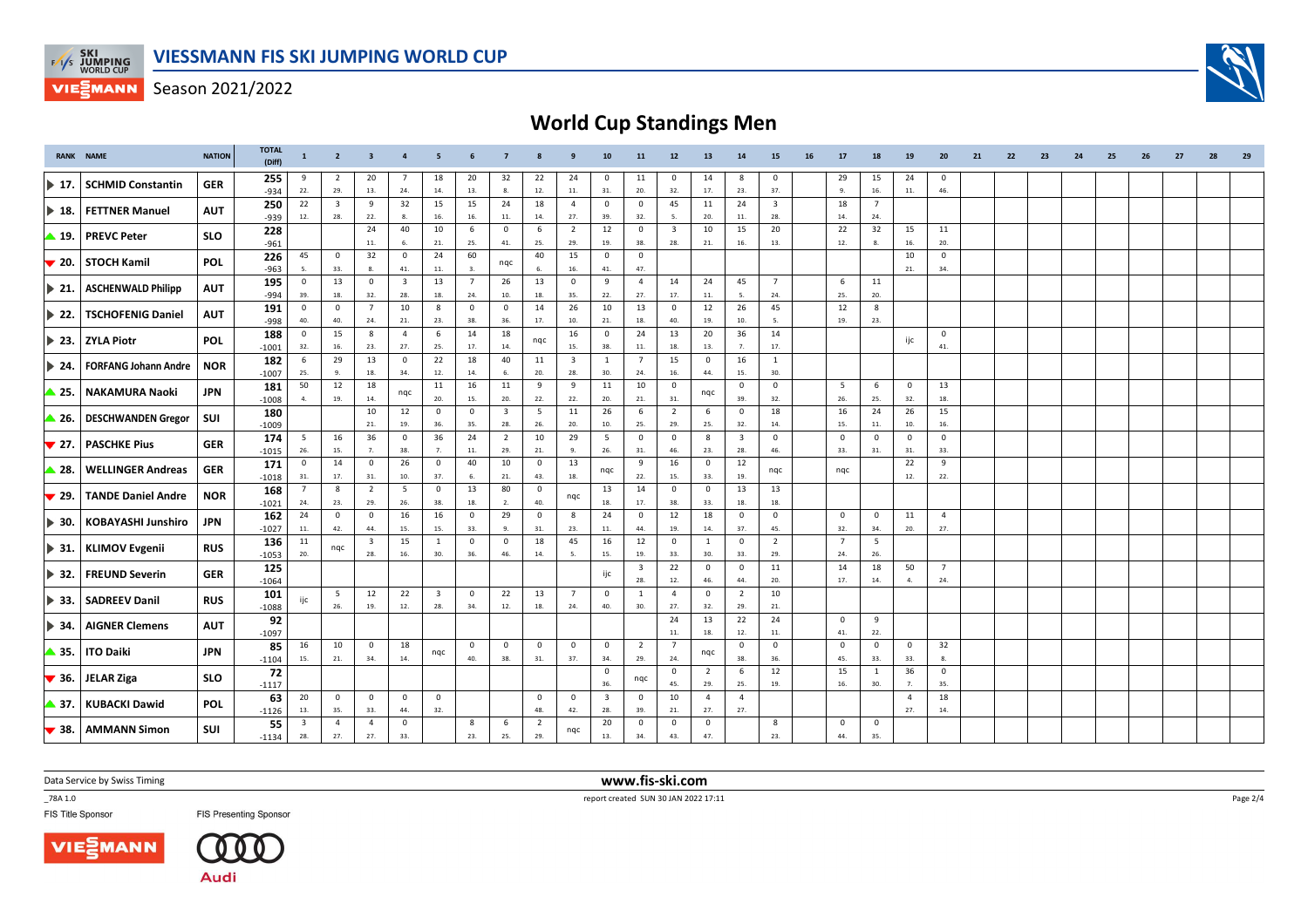

## **World Cup Standings Men**

| <b>RANK NAME</b>          |                              | <b>NATION</b> | <b>TOTAL</b><br>(Diff) | $\mathbf{1}$          | $\overline{2}$      | $\overline{\mathbf{3}}$ | $\overline{a}$        | - 5                   | 6                              | $\overline{7}$      |                                | 9                              | 10                    | 11                  | 12                  | 13                             | 14                             | 15                 | 16 | 17                             | 18                  | 19                    | 20                             | 21 | 22 | 23 | 24 | 25 | 26 | 27 | 28 | 29 |
|---------------------------|------------------------------|---------------|------------------------|-----------------------|---------------------|-------------------------|-----------------------|-----------------------|--------------------------------|---------------------|--------------------------------|--------------------------------|-----------------------|---------------------|---------------------|--------------------------------|--------------------------------|--------------------|----|--------------------------------|---------------------|-----------------------|--------------------------------|----|----|----|----|----|----|----|----|----|
| $\blacktriangleright$ 39. | <b>LISSO Justin</b>          | <b>GER</b>    | 44<br>$-1145$          |                       |                     |                         |                       |                       |                                |                     |                                |                                |                       | $^{\circ}$<br>43.   |                     |                                |                                |                    |    | 24<br>$11.$                    | 20<br>13.           |                       |                                |    |    |    |    |    |    |    |    |    |
| $\triangle$ 40.           | <b>LACKNER Thomas</b>        | <b>AUT</b>    | 40<br>$-1149$          |                       |                     |                         |                       |                       |                                |                     |                                |                                |                       |                     | $\mathbf 0$<br>34.  | $\overline{0}$<br>42.          |                                |                    |    |                                |                     | $\overline{a}$<br>27. | 36<br>7.                       |    |    |    |    |    |    |    |    |    |
| $\blacktriangledown$ 41.  | <b>HAYBOECK Michael</b>      | <b>AUT</b>    | 38<br>$-1151$          |                       |                     |                         |                       |                       |                                |                     |                                |                                |                       |                     | 29<br>-9.           | 9<br>22.                       |                                | $\mathbf 0$<br>35. |    |                                |                     |                       |                                |    |    |    |    |    |    |    |    |    |
| $\blacktriangledown$ 42.  | ZOGRAFSKI Vladimir           | <b>BUL</b>    | 35<br>$-1154$          | $\mathbf 0$<br>38.    | 6<br>25.            | $\mathbf 0$<br>45.      | $\mathbf 0$<br>40.    | nqc                   | $\overline{0}$<br>46.          | $\mathbf 0$<br>43.  | $\overline{0}$<br>35.          | nqc                            | $\mathbf{0}$<br>49.   | $\mathbf 0$<br>33.  | $\mathbf 0$<br>36.  | 22<br>12.                      | $\overline{7}$<br>24.          | $\mathbf 0$<br>44. |    |                                |                     |                       |                                |    |    |    |    |    |    |    |    |    |
| ▲ 43.                     | <b>MUELLER Markus</b>        | <b>AUT</b>    | 34<br>$-1155$          |                       |                     |                         |                       |                       |                                |                     |                                |                                |                       |                     |                     |                                |                                |                    |    |                                |                     | 14<br>17.             | 20<br>13.                      |    |    |    |    |    |    |    |    |    |
| $\blacktriangledown$ 44.  | <b>VILLUMSTAD Fredrik</b>    | <b>NOR</b>    | 33<br>$-1156$          | $\mathbf 0$<br>43.    | 10<br>21.           | $\mathbf 0$<br>43.      | <sup>1</sup><br>30.   | $\overline{4}$<br>27. | $\overline{\mathbf{3}}$<br>28. | $\mathbf 0$<br>44.  | ijc                            | $\overline{0}$<br>32.          | $\mathbf 0$<br>37.    | 5<br>26.            | nqc                 | $\overline{0}$<br>36.          | 10<br>21.                      | $\mathbf 0$<br>39. |    |                                |                     |                       |                                |    |    |    |    |    |    |    |    |    |
| $\blacktriangledown$ 45.  | <b>SCHIFFNER Markus</b>      | <b>AUT</b>    | 31<br>$-1158$          | 10<br>21.             | $\mathbf 0$<br>31.  | $\mathbf{1}$<br>30.     | 20<br>13.             | $\overline{0}$<br>35. | $\overline{0}$<br>45.          | $\mathbf 0$<br>32.  |                                |                                |                       |                     |                     |                                |                                |                    |    |                                |                     |                       |                                |    |    |    |    |    |    |    |    |    |
| $\blacktriangledown$ 46.  | <b>TROFIMOV Roman</b>        | <b>RUS</b>    | 29<br>$-1160$          | $\mathbf 0$<br>32.    | 11<br>20.           | $\mathsf 0$<br>35.      | 9<br>22.              | $\overline{2}$<br>29. | nqc                            |                     | $\overline{0}$<br>38.          | $\overline{0}$<br>38.          | $7^{\circ}$<br>24.    | $\mathbf{0}$<br>49. | $\mathbf 0$<br>48.  | nqc                            | $\overline{0}$<br>46.          | nqc                |    |                                |                     |                       |                                |    |    |    |    |    |    |    |    |    |
| $\blacktriangledown$ 46.  | <b>SATO Keiichi</b>          | <b>JPN</b>    | 29<br>$-1160$          | $\overline{2}$<br>29. | $\mathsf 0$<br>37.  | $\circ$<br>41.          | $\mathbf 0$<br>31.    | 8<br>23.              | $\mathbf 0$<br>48.             | $\mathbf 0$<br>39.  | nqc                            | nqc                            | $\mathbf 0$<br>46.    | nqc                 | nqc                 | $\overline{\mathbf{0}}$<br>45. | 5<br>26.                       | nqc                |    | nqc                            | $\mathbf 0$<br>41.  | 9<br>22.              | 5<br>26.                       |    |    |    |    |    |    |    |    |    |
| ▲ 48.                     | <b>PEDERSEN Robin</b>        | <b>NOR</b>    | 26<br>$-1163$          |                       |                     |                         |                       |                       |                                |                     |                                |                                |                       |                     |                     |                                |                                | $^{\circ}$<br>32.  |    | $\overline{\mathbf{3}}$<br>28. | $\mathbf 0$<br>48.  | 13<br>18.             | 10<br>21.                      |    |    |    |    |    |    |    |    |    |
| $\blacktriangledown$ 49.  | <b>PETER Dominik</b>         | SUI           | 23<br>$-1166$          | $\overline{4}$<br>27. | $\mathbf 0$<br>32.  | 5<br>26.                | $\overline{0}$<br>32. | nqc                   | $\overline{0}$<br>43.          | 13<br>18.           | $\mathbf{1}$<br>30.            | $\overline{\mathbf{0}}$<br>43. |                       |                     |                     |                                |                                |                    |    | $\mathbf 0$<br>35.             | nqc                 |                       |                                |    |    |    |    |    |    |    |    |    |
| $\blacktriangledown$ 49.  | <b>KYTOSAHO Niko</b>         | <b>FIN</b>    | 23<br>$-1166$          | 13<br>18.             | $\mathbf 0$<br>39.  | $^{\circ}$<br>36.       | $\mathbf 0$<br>35.    | $\circ$<br>44.        | $\overline{4}$<br>27.          | $^{\circ}$<br>47.   | $\overline{0}$<br>39.          | 5<br>26.                       | $\mathbf 0$<br>43.    | $\mathbf 0$<br>42.  | $\mathbf 0$<br>34.  | $\overline{0}$<br>38.          | $\overline{0}$<br>35.          |                    |    | $\overline{1}$<br>30.          | $\mathbf{0}$<br>41. |                       |                                |    |    |    |    |    |    |    |    |    |
| $\blacktriangledown$ 51.  | <b>WASEK Pawel</b>           | <b>POL</b>    | 22<br>$-1167$          |                       |                     |                         |                       | $\mathbf 0$<br>40.    | 1<br>30.                       | ijc                 | $\mathbf{0}$<br>45.            | 12<br>19.                      | $\mathbf 0$<br>33.    | $\mathbf 0$<br>35.  | $\mathbf 0$<br>39.  | nqc                            | ijc                            | 9<br>22.           |    |                                |                     | $\mathbf 0$<br>38.    | $\mathbf 0$<br>43.             |    |    |    |    |    |    |    |    |    |
| $\blacktriangledown$ 52.  | <b>FREITAG Richard</b>       | <b>GER</b>    | 20<br>$-1169$          |                       |                     |                         |                       |                       |                                |                     |                                |                                |                       |                     |                     |                                |                                |                    |    | 10<br>21.                      | 10<br>21.           |                       |                                |    |    |    |    |    |    |    |    |    |
| $\blacktriangledown$ 53.  | <b>WOLNY Jakub</b>           | <b>POL</b>    | 19<br>$-1170$          | $\Omega$<br>45.       | $\mathbf 0$<br>44.  | $\mathbf 0$<br>47.      | 8<br>23.              | $\overline{0}$<br>45. |                                |                     | $\overline{\mathbf{0}}$<br>44. | nqc                            | $\mathbf 0$<br>32.    | 8<br>23.            | 1<br>30.            | nqc                            | $\overline{\mathbf{0}}$<br>48. | $\mathbf 0$<br>38. |    | $\overline{2}$<br>29.          | $\mathbf 0$<br>45.  |                       |                                |    |    |    |    |    |    |    |    |    |
| $\blacktriangledown$ 54.  | <b>RAIMUND Philipp</b>       | <b>GER</b>    | 16<br>$-1173$          |                       |                     |                         |                       |                       |                                |                     |                                |                                |                       | nqc                 |                     |                                |                                |                    |    | $\overline{4}$<br>27.          | 12<br>19.           |                       |                                |    |    |    |    |    |    |    |    |    |
| $\blacktriangledown$ 55.  | <b>AIGRO Artti</b>           | <b>EST</b>    | 13<br>$-1176$          | $\mathbf{0}$<br>37.   | $\mathbf{0}$<br>46. | nqc                     | 13<br>18.             | $\overline{0}$<br>34. | $\overline{0}$<br>47.          | $\mathbf{0}$<br>37. | nqc                            | nqc                            | $\overline{0}$<br>42. | $\mathbf 0$<br>50.  | $\mathbf{0}$<br>44. | $\overline{0}$<br>41.          | $\overline{0}$<br>43.          |                    |    | $\mathbf 0$<br>34.             | $\mathbf{0}$<br>39. |                       |                                |    |    |    |    |    |    |    |    |    |
| $\blacktriangledown$ 55.  | <b>BOYD-CLOWES Mackenzie</b> | CAN           | 13<br>$-1176$          | 1<br>30.              | $\mathbf 0$<br>36.  | nqc                     | $\mathbf 0$<br>37.    | nqc                   | $\overline{0}$<br>32.          | $\mathbf 0$<br>33.  | $\mathbf{0}$<br>41.            | $\overline{\mathbf{0}}$<br>33. | 6<br>25.              | $\mathbf 0$<br>45.  | nqc                 | ijc                            | $\overline{\mathbf{0}}$<br>31. | 5<br>26.           |    | $\mathbf 0$<br>39.             | $\mathbf 0$<br>32.  | -1<br>30.             | $\mathbf 0$<br>32.             |    |    |    |    |    |    |    |    |    |
| $\blacktriangledown$ 57.  | <b>WOHLGENANNT Ulrich</b>    | <b>AUT</b>    | 9<br>$-1180$           |                       |                     |                         |                       |                       |                                |                     | $\overline{\mathbf{0}}$<br>33. | $\overline{\mathbf{0}}$<br>31. | $\overline{0}$<br>35. | $\mathbf 0$<br>41.  | 9<br>22.            | $\overline{\mathbf{0}}$<br>31. |                                |                    |    |                                |                     |                       |                                |    |    |    |    |    |    |    |    |    |
| $\blacktriangledown$ 58.  | <b>AALTO Antti</b>           | <b>FIN</b>    | 8<br>$-1181$           | nqc                   | nqc                 | nqc                     | $\mathbf 0$<br>47.    |                       |                                |                     |                                |                                | $\mathbf 0$<br>44.    | nqc                 | nqc                 | nqc                            |                                |                    |    | 8<br>23.                       | $\mathbf{0}$<br>47. |                       |                                |    |    |    |    |    |    |    |    |    |
| $\blacktriangledown$ 58.  | <b>STEINER Maximilian</b>    | <b>AUT</b>    | 8<br>$-1181$           |                       |                     |                         |                       |                       |                                |                     |                                |                                |                       |                     | nqc                 | nqc                            |                                |                    |    |                                |                     | 8<br>23.              | $\mathbf 0$<br>31.             |    |    |    |    |    |    |    |    |    |
|                           | 58. DEAN Decker              | <b>USA</b>    | 8<br>$-1181$           | nqc                   |                     |                         |                       | nqc                   | nqc                            | $\mathbf 0$<br>35.  | $\overline{0}$<br>47.          | $\overline{\mathbf{0}}$<br>48. | nqc                   |                     | ngc                 | ngc                            | nqc                            |                    |    | ngc                            | nqc                 | 5<br>26.              | $\overline{\mathbf{3}}$<br>28. |    |    |    |    |    |    |    |    |    |

Data Service by Swiss Timing

\_78A 1.0

FIS Title Sponsor





**FIS Presenting Sponsor** 

 **www.fis-ski.com**report created SUN 30 JAN 2022 17:11